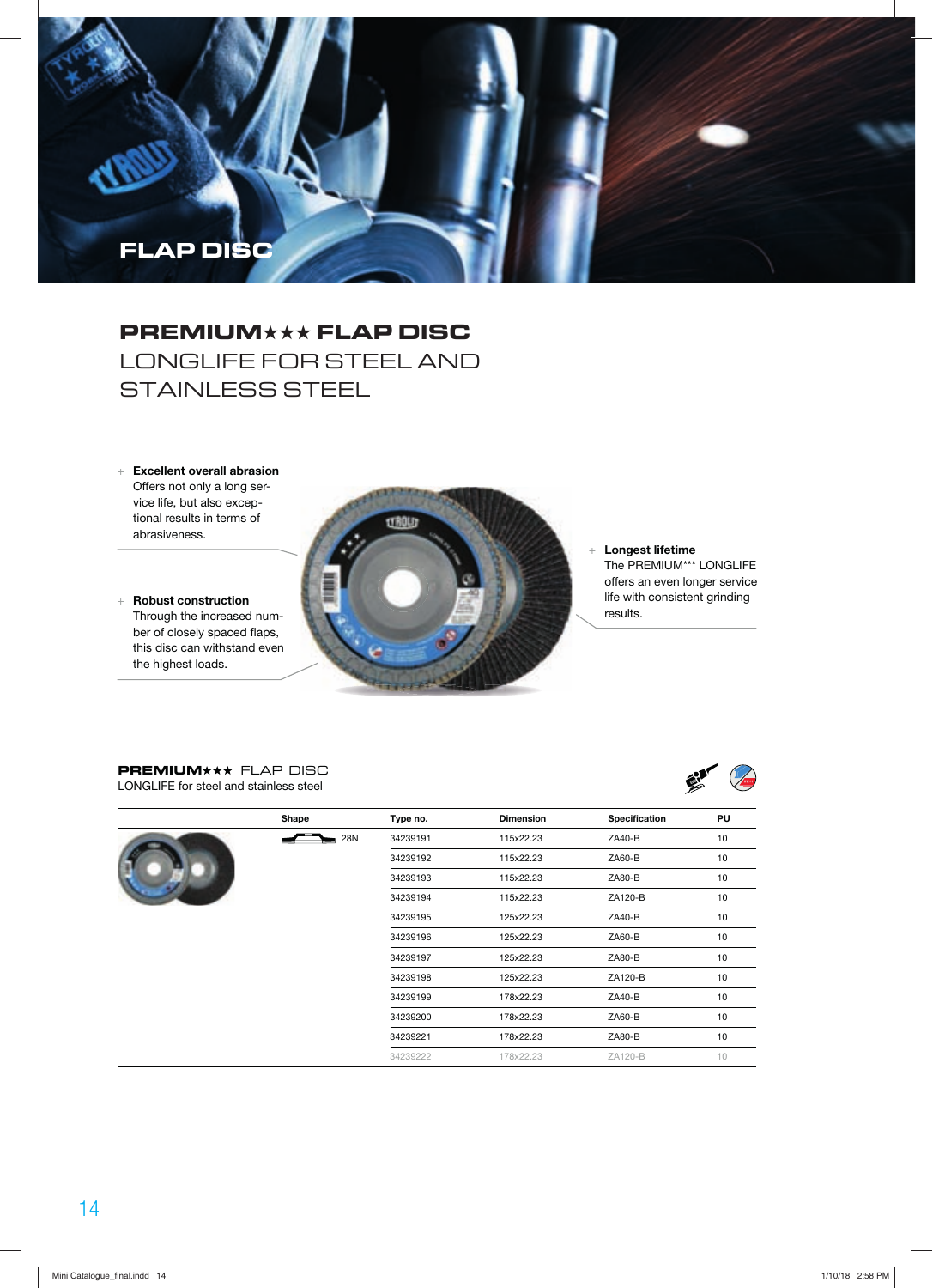

### **FLAP DISC** FOR STEEL AND STAINLESS STEEL

+ **Excellent overall abrasion**  Offers not only a long service life, but also exceptional results in terms of abrasiveness.



Ein C

**BASIC FLAP DISC**  2in1 for steel and stainless steel -

|  | Shape |     | Type no. | <b>Dimension</b> | Specification | PU     |
|--|-------|-----|----------|------------------|---------------|--------|
|  |       | 27A | 34318350 | 100x16           | ZA40-B        | 10     |
|  |       |     | 34318361 | 100x16           | ZA60-B        | 10     |
|  |       |     | 34318362 | 100x16           | ZA80-B        | 10     |
|  |       |     | 34318363 | 100x16           | ZA120-B       | 10     |
|  |       |     | 34318364 | 115x22.23        | ZA40-B        | 10     |
|  |       |     | 34318365 | 115x22.23        | ZA60-B        | 10     |
|  |       |     | 34318366 | 115x22.23        | ZA80-B        | 10     |
|  |       |     | 34318369 | 115x22.23        | ZA40-B        | 10     |
|  |       |     | 34318370 | 125x22.23        | ZA60-B        | 10     |
|  |       |     | 34318391 | 125x22.23        | ZA80-B        | 10     |
|  |       |     | 34318392 | 125x22.23        | ZA120-B       | 10     |
|  |       |     | 34318398 | 178x22.23        | ZA40-B        | 10     |
|  |       |     | 34318400 | 178x22.23        | ZA60-B        | 10     |
|  |       |     | 34318533 | 178x22.23        | ZA80-B        | 10     |
|  |       |     | 34318534 | 178x22.23        | ZA120-B       | 10     |
|  |       | 28A | 34318535 | 100x16           | ZA40-B        | $10$   |
|  |       |     | 34318536 | 100x16           | ZA60-B        | 10     |
|  |       |     | 34318537 | 100x16           | ZA80-B        | 10     |
|  |       |     | 34318538 | 100x16           | ZA120-B       | 10     |
|  |       |     | 34318539 | 115x22.23        | ZA40-B        | 10     |
|  |       |     | 34318551 | 115x22.23        | $ZA60-B$      | 10     |
|  |       |     | 34318552 | 115x22.23        | ZA80-B        | 10     |
|  |       |     | 34318553 | 115x22.23        | ZA120-B       | 10     |
|  |       |     | 34318554 | 125x22.23        | ZA40-B        | 10     |
|  |       |     | 34318555 | 125x22.23        | ZA60-B        | 10     |
|  |       |     | 34318557 | 125x22.23        | ZA80-B        | 10     |
|  |       |     | 34318558 | 125x22.23        | ZA120-B       | $10$   |
|  |       |     | 34318563 | 178x22.23        | ZA40-B        | 10     |
|  |       |     | 34318564 | 178x22.23        | ZA60-B        | 10     |
|  |       |     | 34318566 | 178x22.23        | ZA80-B        | $10\,$ |
|  |       |     | 34318567 | 178x22.23        | ZA120-B       | 10     |
|  |       | 28N | 34318568 | 115x22.23        | ZA40-B        | 10     |
|  |       |     | 34318569 | 115x22.23        | ZA60-B        | 10     |
|  |       |     | 34318570 | 115x22.23        | ZA80-B        | 10     |
|  |       |     |          | 115x22.23        | ZA120-B       | 10     |